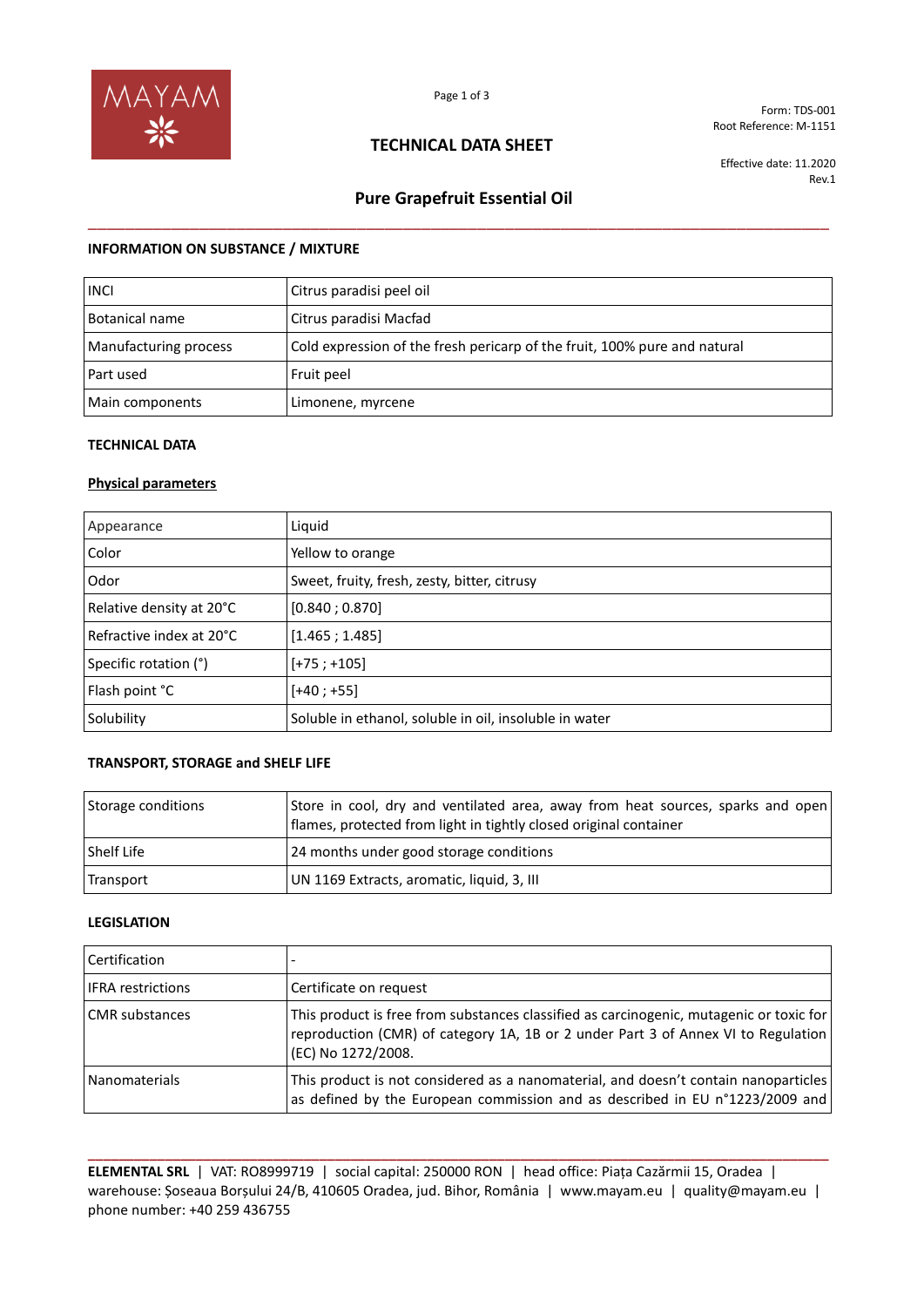

Form: TDS-001 Root Reference: M-1151

## **TECHNICAL DATA SHEET**

Effective date: 11.2020 Rev.1

## **Pure Grapefruit Essential Oil**

|                | 2012-232 (ANSES).                            |  |
|----------------|----------------------------------------------|--|
| Animal testing | This product has not been tested on animals. |  |
| <b>FDA</b>     | 182.200                                      |  |
| <b>FEMA</b>    | 2530                                         |  |
| <b>COE</b>     | 140 <sub>n</sub>                             |  |
| <b>EINECS</b>  | 289-904-6                                    |  |
| CAS            | 8016-20-4                                    |  |

### **LABELING**

| Hazard pictograms               |                                                                                                                                                                                                                                                                                                                                                                                                                                                                                                                                                                   |
|---------------------------------|-------------------------------------------------------------------------------------------------------------------------------------------------------------------------------------------------------------------------------------------------------------------------------------------------------------------------------------------------------------------------------------------------------------------------------------------------------------------------------------------------------------------------------------------------------------------|
| Hazard categories               | AH1 Aspiration hazard 1<br>EHA1 Hazardous to the aquatic environment, acute hazard 1<br>EHC1 Hazardous to the aquatic environment, long-term hazard 1<br>FL3 Flammable Liquids 3<br>SCI2 Skin corrosion / irritation 2<br>SS1 Skin sensitization, 1                                                                                                                                                                                                                                                                                                               |
| <b>Hazard statements</b>        | H226 - Flammable liquid and vapor.<br>H304 - May be fatal if swallowed and enters airways.<br>H315 - Causes skin irritation.<br>H317 - May cause an allergic skin reaction.<br>H410 - Very toxic to aquatic life with long lasting effects.                                                                                                                                                                                                                                                                                                                       |
| <b>Precautionary statements</b> | P210 - Keep away from heat, hot surfaces, sparks, open flames and other<br>ignition sources. No smoking.<br>P273 - Avoid release to the environment.<br>P280 - Wear protective gloves/protective clothing/eye protection/face<br>protection.<br>P301+P310 - IF SWALLOWED: Immediately call a POISON CENTER/doctor.<br>P303+P361+P353 - IF ON SKIN (or hair): Take off immediately all contaminated<br>clothing. Rinse skin with water/shower.<br>P501 - Dispose of contents/ container in accordance with local/ regional/<br>national/ international regulation. |

#### **DISCLAIMER**

All warranty claims in respect to the conformity of our product are subject to our General Terms and Conditions of Sale and Delivery. The data listed above reflects the results of the manufacturer or our supplier quality tests. We do not

**ELEMENTAL SRL** | VAT: RO8999719 | social capital: 250000 RON | head office: Piața Cazărmii 15, Oradea | warehouse: Șoseaua Borșului 24/B, 410605 Oradea, jud. Bihor, România | www.mayam.eu | quality@mayam.eu | phone number: +40 259 436755

**\_\_\_\_\_\_\_\_\_\_\_\_\_\_\_\_\_\_\_\_\_\_\_\_\_\_\_\_\_\_\_\_\_\_\_\_\_\_\_\_\_\_\_\_\_\_\_\_\_\_\_\_\_\_\_\_\_\_\_\_\_\_\_\_\_\_\_\_\_\_\_\_\_\_\_\_\_\_\_\_\_\_\_\_\_\_\_\_\_\_\_\_\_\_\_\_**